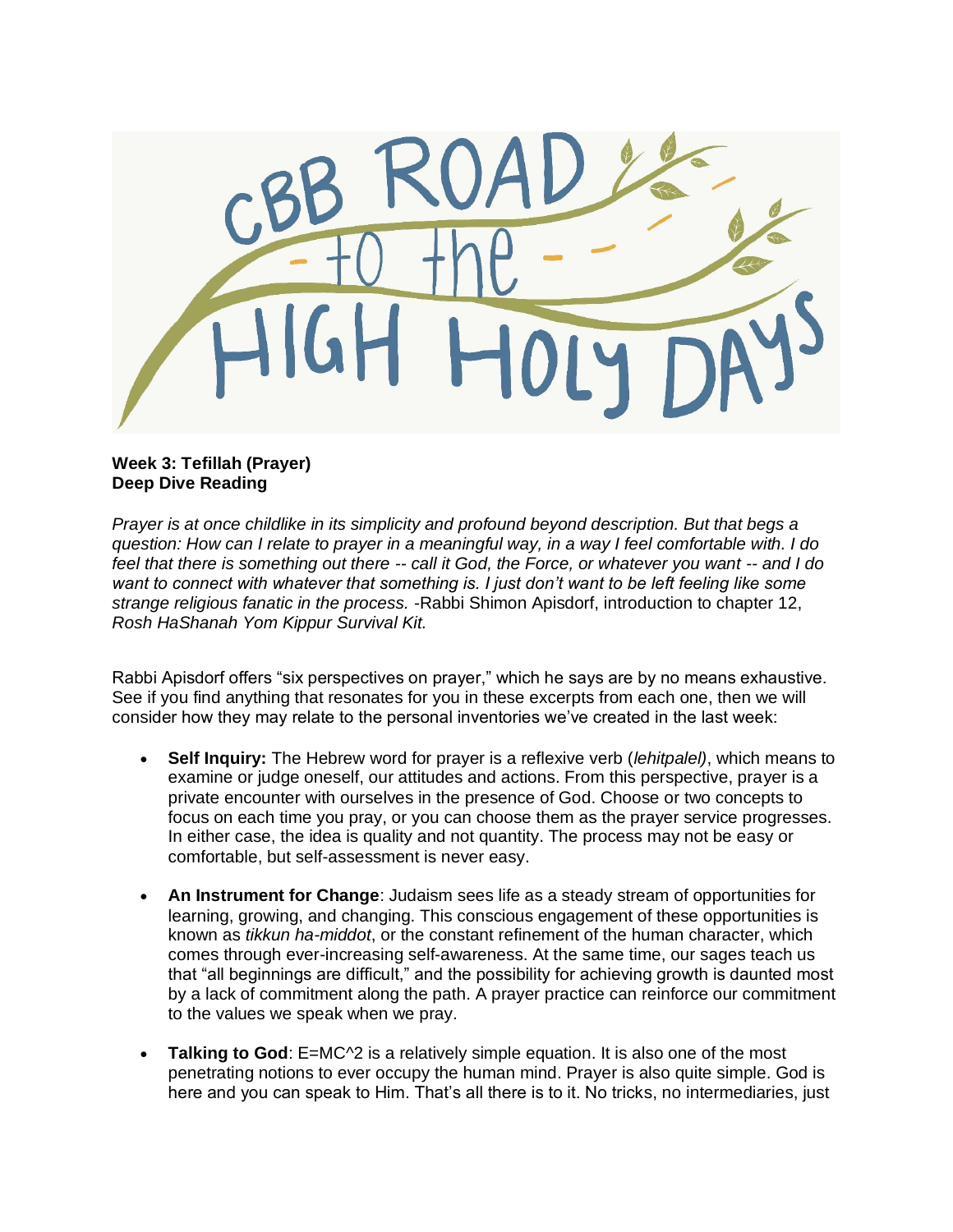talk. Is there anything more simple or magnificent? But there is part of us that is afraid. "What if I speak to Him and I *do* feel a presence?" Or perhaps you just feel sort of, well, weird. That all makes sense. God is waiting to hear our voices. The words and language really don't matter to Him. Like anything else prayer will take practice and patience, but in the end there is nothing more sublime than speaking to God.

- **Your Inner Life**: We lead two lives: the outer and the inner, one public, one private. It is essential that there be a part of your life that is secluded and private: a chamber within your heart to retreat, to contemplate, to talk to God or just to hear yourself breathe. Rabbi Shlomo Volbe describes prayer as "sudden quietness." It is a rite of visitation to a very private place in your heat, and it is from three that your equilibrium will flow. The moments we spend in prayer allow us to take refuge from the dissonance of our outer life and reacquaint ourselves with a peaceful inner core.
- **Being Connected to the Jewish People:** The bulk of our prayers, in fact the entire *Amidah* [standing prayer], are in the plural. We are one people and one family inexorably bound together. Each of us possesses an identity that reaches far beyond our individual selves. We are each a living cell in a body that is three thousand years young. We pray in the plural because we exist in our fellow Jews, and they exist in us.
- **Tuning into the Cosmos**: There is a fantastically expensive Jewish idea that says that the tools that God used for creating our universe were the very letters of the Hebrew alphabet. In fact, the very first thing that God created were letters, and then He used them to construct the rest of existence. Hebrew is a multi-layered superstructure containing limitless nuances, each reflecting a different dimension of insight. Each letter has numerous levels of meaning. Letters and words are far more than symbolic images and sounds. Each letter is a living organism, containing hidden meanings and capabilities as well. The authors of our prayers used letters and words to attune our souls and connect us to Godliness, to direct and connect our souls in ways we are unaware.
	- o **Resources:** Judaism is clear that a person can pray in any language. However, some dimensions of the prayer experience don't translate from the original Hebrew. Learning to say, as a start, the *Shema*, can be a meaningful starting point to tap into this prayer perspective. Look at [THIS VIDEO](https://www.myjewishlearning.com/article/how-to-say-the-shema/) to learn!

## **Applying this Reading: Reviewing Our Inventory**

This week we use our readings about Tefillah/ Prayer to review the Personal Inventory you created in [Week Two](https://cbbsb.org/hhd/practice/) of the Personal Practice Guide (you can always go back and do that now. We'll wait for you!).

The excerpts from Rabbi Apisdorf's book focus on the communal prayer that occurs at Rosh HaShanah and Yom Kippur services, but they can apply to personal, private prayer as well. In reviewing his offered "perspectives," choose one or more that speak to you, and use them to meditate on the inventory for doing *teshuvah* that you created last week. Maybe one perspective on prayer will work better for a certain person you need to sort out an apology for than another. Perhaps another prayer stance will be fertile ground for the self-reflection you need to change old habits, and gain the commitment to make that change "stick" into the coming year and beyond. Here's what to do: